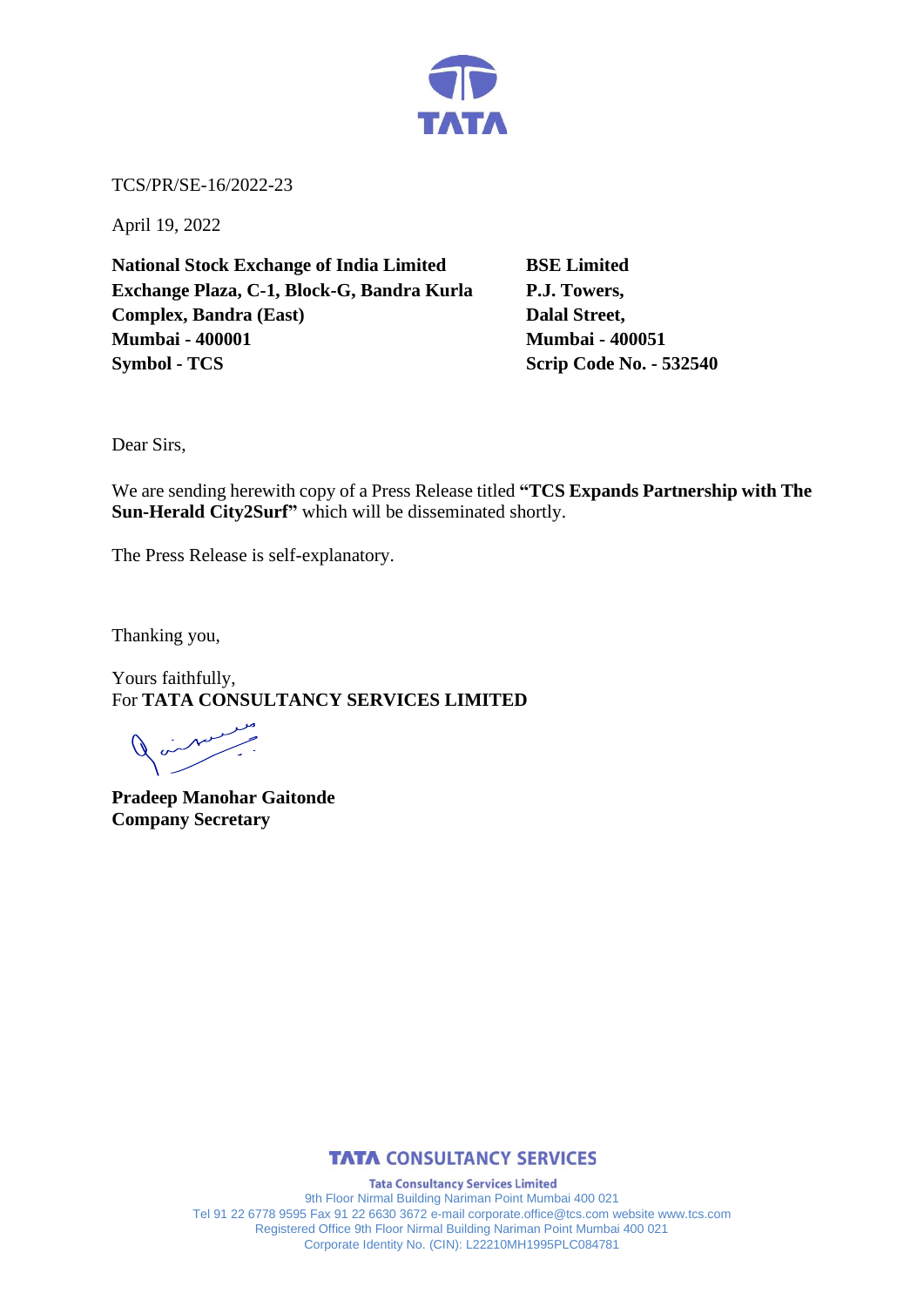

For immediate use Press Release

## **TCS Expands Partnership with The Sun-Herald City2Surf**

*Tata Consultancy Services to Enhance the Race App with Features that Further Improve the Experience for Runners and Spectators*

**SYDNEY | MUMBAI, April 19, 2022:** Tata Consultancy Services (BSE: 532540, NSE: TCS) announced it has expanded its partnership with The IRONMAN Group Oceania in a multi-year deal, for Sun-Herald City2Surf, the world's largest fun run.

TCS will continue to power the official event app, enhancing the fun run experience with live results tracking and leader board data. It will also include custom City2Surf selfie frames and a personalised race-ready checklist.

A new feature on the app will highlight Indigenous points of significance along or near to the course. By marking places of Indigenous historical significance, TCS hopes participants 'Running on Country' will experience a connection with the land and will find the sites of interest.

**Vikram Singh, Country Head, TCS ANZ**, said, "*We are thrilled to extend our partnership with The Sun-Herald City2Surf, the largest fun run in the world. We sponsor running events across Australia and globally because we want to inspire local communities to live healthy and active lifestyles. This year, as part of our ongoing commitment to recognising and celebrating Indigenous culture, we have a new feature in the app to raise awareness of local Indigenous history, drive 'Connection to Country' amongst runners and all Australians, and remind us that this land we tread is steeped in rich Indigenous history and culture*."

**Geoff Meyer, Managing Director, The IRONMAN Group Oceania,** said, "*We are delighted TCS has chosen to expand their partnership as a Major Partner of The Sun-Herald City2Surf. Technology already has a central role to play in physical activity and partners like TCS are crucial in making our vision of inspiring activity a reality. We look forward to continuing to work with the TCS to enhance the City2Surf runners experience with technology*."

Taking place on 14 August 2022 and attracting an anticipated crowd of 80,000 plus runners, the City2Surf will be the held in-person for the first time since 2019.

These running sponsorships are part of TCS' commitment to promoting wellbeing and fitness among Australians. TCS also sponsors The Canberra Times Marathon Festival and is the title sponsor for several global running events, including the TCS NYC and TCS London marathons.

## About Tata Consultancy Services (TCS)

Tata Consultancy Services is an IT services, consulting and business solutions organization that has been partnering with many of the world's largest businesses in their transformation journeys for over 50 years. TCS offers a consulting-led, cognitive powered, integrated portfolio of business, technology and engineering services and solutions. This is delivered through its unique Location Independent Agile™ delivery model, recognized as a benchmark of excellence in software development.

A part of the Tata group, India's largest multinational business group, TCS has over 592,000 of the world's best-trained consultants in 46 countries. The company generated consolidated revenues of US \$25.7 billion in the fiscal year ended March 31, 2022 and is listed on the BSE (formerly Bombay Stock Exchange) and the NSE (National Stock Exchange) in India. TCS' proactive stance on climate change and award-winning work with communities across the world have earned it a place in leading sustainability indices such as the MSCI Global Sustainability Index and the FTSE4Good Emerging Index. For more information, visit [www.tcs.com.](http://www.tcs.com/) TCS media contacts: